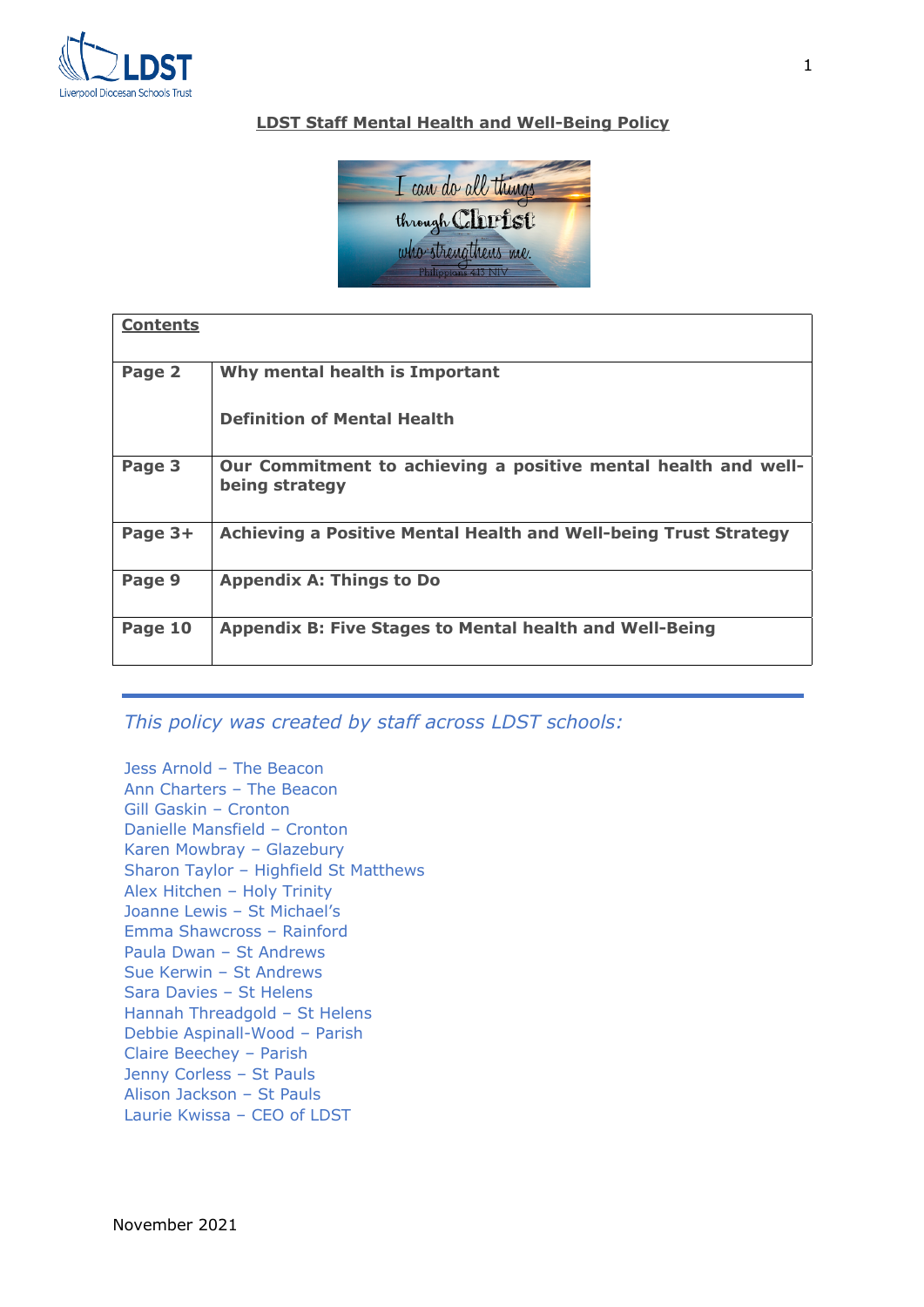

# **Why mental health and wellbeing is important**

LDST's commitment to staff is to ensure that the health and welfare of our workforce is at the heart of the working arrangements of the Trust, because every individual has a right to:

- Mental, emotional, social, and physical wellbeing
- Experience personal achievement and fulfilment in their role

At LDST, we believe that the good mental health and wellbeing of our staff is vital to organisational success and sustainability and are committed to developing and implementing a Trust-wide approach to mental health and well-being. Our employees are our greatest asset, and we are determined to promote a positive mental health and emotional wellbeing strategy and supportive environment where our staff feel valued, able to flourish and equipped to support the children and young people that they work with.

A healthy, happy workforce means we can:

- improve staff morale and performance
- better support our children to learn and succeed
- reduce sickness absence and staff turnover
- improve productivity
- enhance our reputation as an employer who cares

## **Definition of Mental Health and Well-Being**

The World Health Organisation defines good mental health as: "A state of wellbeing in which the individual realises his or her own abilities, can cope with the normal stresses of  $\bullet$ life, can work productively and fruitfully and is able to make a contribution to his or her own community."

Mental health and wellbeing are therefore not just the absence of mental health problems. We want our staff to:

- Enjoy working in a safe, open, and supportive workplace environment and culture that supports mental health, overall wellbeing and prevents discrimination
- Be aware of mental health and wellbeing issues and behaviours
- Help us reduce the stigma around depression and anxiety in the workplace
- Feel supported during times of personal or work stress
- Maintain a healthy work life balance
- Have opportunities to engage in initiatives that support mental health and wellbeing
- Feel confident and empowered to talk about their problems to colleagues and or managers as appropriate
- Have positive and healthy relationships at work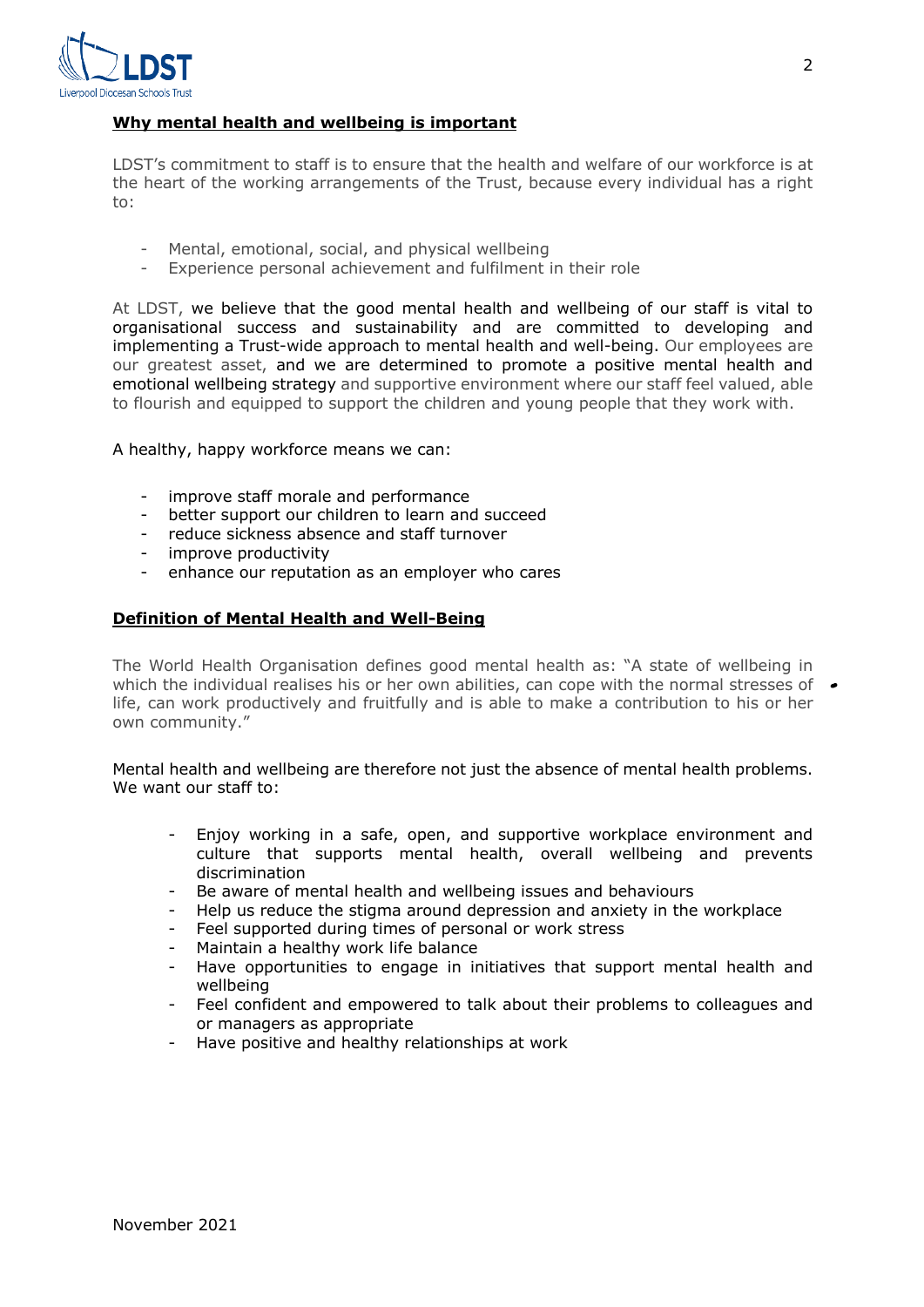

# **Our commitment**

## **https://www.gov.uk/guidance/education-staff-wellbeing-charter**

In line with our vision, values and strategic aims, promoting health and well-being is a core aim across LDST schools, and is an integral part of our Trust's drive to improve outcomes for all of our children. We will endeavour to work within the DFE Charter for staff well-being in order to make the workplace a mutually supportive environment where good work relationships thrive, and will:

- Prioritise staff mental health
- Give staff the support they need to take responsibility for their own and other people's wellbeing
- Give managers access to the tools and resources they need to support the wellbeing of those they line manage
- Establish a clear communications policy
- Give staff a voice in decision-making
- Drive down unnecessary workload
- Champion flexible working and diversity
- Create a good behaviour culture
- Support staff to progress in their careers
- Protect leader wellbeing and mental health
- Hold ourselves accountable, including by measuring staff wellbeing

## **Achieving a positive Trust wide Mental Health and Well Being policy**

The LDST Strategic Mental Health and Well-Being Team consists of staff from all our schools and has been established to ensure that we engage with staff in order to identify ways in which the Trust and its schools can better support mental health and wellbeing both generically within the workplace and through more targeted support for individuals. We have also engaged with staff via the annual staff survey and from this we are developing a greater insight into the needs and requirements of our workforce which has fed into the development of this policy.

We intend to continue our efforts to engage with the whole staff team and with individuals on a one-on-one basis in the ways outlined above and via the routine channels of communications that already exist in our schools. The feedback from our staff will always drive the Trust's actions and efforts to promote positive mental health and wellbeing.

The Strategic Team have worked collaboratively to identify some of the more practical actions that will be implemented within the scope of this policy.

#### • **What can we do to build a happy, healthy workforce?**

- Embedding mental health in our induction and training to ensure our staff are given information on how best to manage mental health and what support is available
- Raising the profile of mental health by opening talking about positive mental health in team meetings, and whole Trust days
- Making the most of internal communications
- Encourage staff to engage with the spiritual /church support available
- Ensure staff know about spiritual guidance available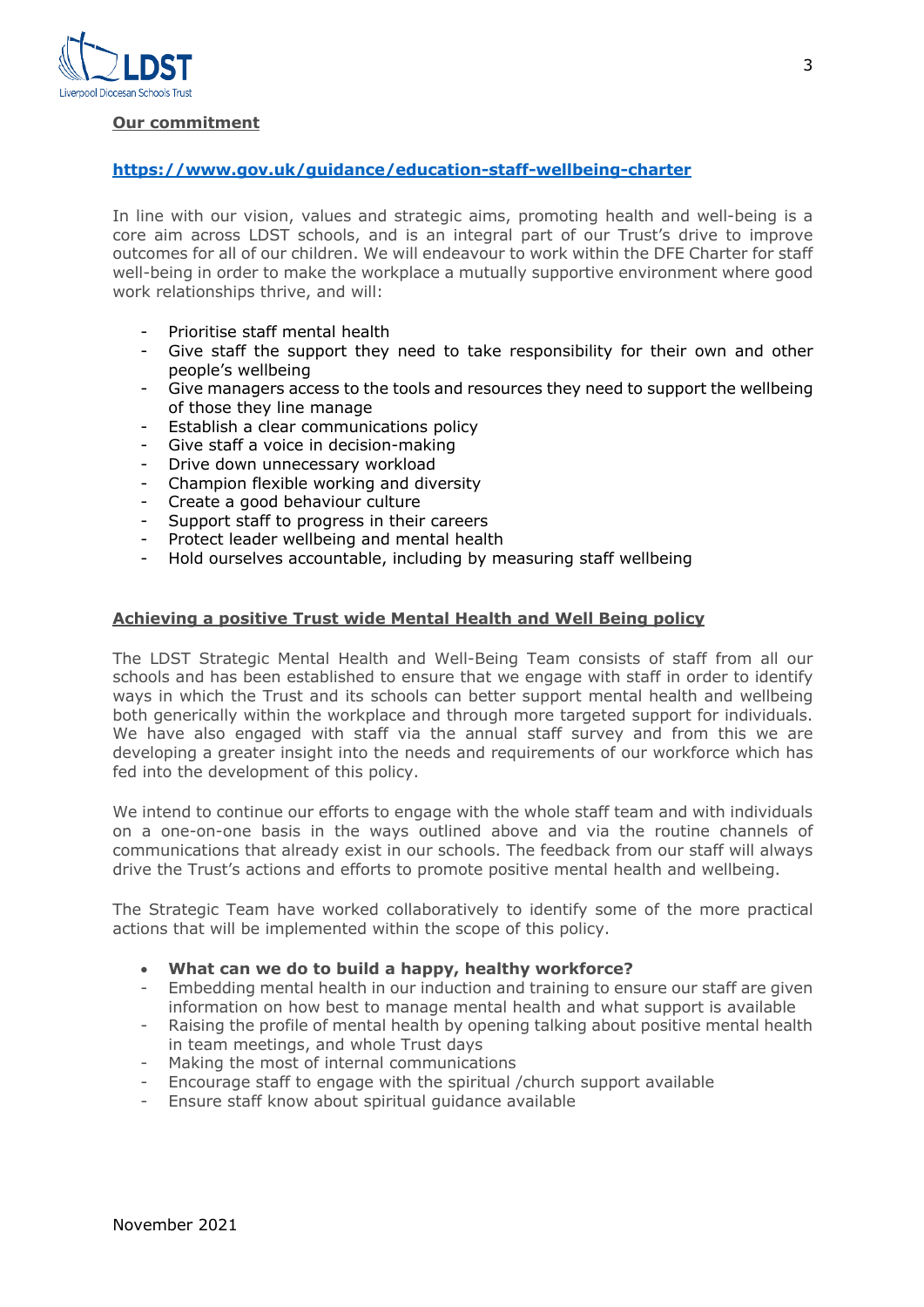

#### • **What can we do to improve communication?**

We aim to develop a culture of openness whereby the whole of the staff team feels empowered to talk about mental health and suggest ideas as to how LDST can support this even further. It is important that Leaders routinely take stock of individuals' wellbeing and mental health to help assess the impact of current approaches and plan further improvements to enhance morale

We will do this through:

- 1:1 meeting to provide regular opportunities to discuss with staff how they're feeling and what might be impacting on their mental wellbeing.
- Ensuring tasks are issued in a timely manner
- Gathering staff voice through questionnaires and forums
- Agreeing expectations on email correspondence, that respects working hours
	- o No emails sent between 6pm 8am
	- o Emali banner on all signatures
- Opportunities for informal meetings 'Cuppa and chat'
- Identifying a designated person to talk to before talking to headteacher
- Setting out a termly/annual meeting schedule
- Encouraging staff to book or plan activities after work to promote a positive Work/life balance
- Setting out expectations in an open and transparent way
- A termly LDST staff meeting
- A termly staff meeting focused on wellbeing
- **What can we do to improve workload and work-life balance?**

*"My friends, consider yourselves fortunate when all kinds of trials come your way, for you know that when your faith succeeds in facing such trials, the result is the ability to endure".*– James 1:2-4

- We will encourage all schools to identify workload issues by facilitating an anonymous staff Survey at agreed times in the year.
- We will encourage an annual review of policy and practice addressing the seven areas identified in the School reduction toolkit (11.10.2019)
- All schools we will commit to monitor, manage, and support wellbeing through workload and feedback findings to the Central Team
- Governors will be encouraged to provide support and challenge for school leaders regarding workload reduction and this will be an item on each full LGB meeting agenda
- Each school will create a whole school Mental Health and Wellbeing charter **https://www.gov.uk/guidance/education-staff-wellbeing-charter**
- Schools will endeavour to ensure meetings are kept to agreed timeframes

We know that when staff feel valued, it promotes a more positive work life balance and schools may choose to show their support for staff through, for example:

- 'Shout-out Boards'
- PPA at home
- Identified well-being buddies
- access to mental health first aiders
- More flexibility for PT staff
- Opportunity to have days off in lieu if staff consecutively run after-school clubs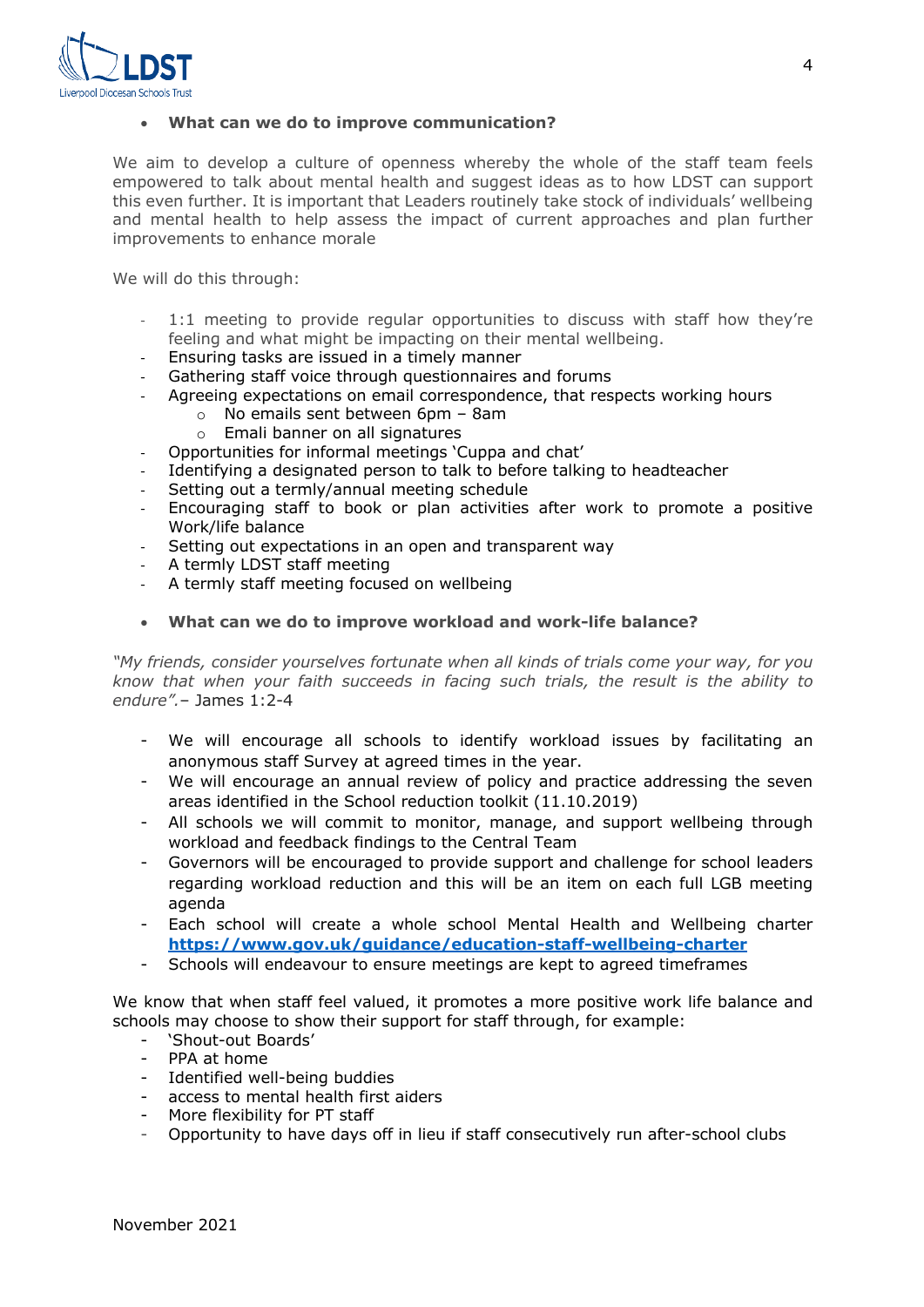

• **What can we do to raise awareness of mental health and positive wellbeing strategies?** 

- Schools should promote opportunities for staff participate in Mental Health training.

- Working with Trauma Informed Schools and accessing training.
- Whole School Events to raise mental awareness of Mental Health 'Hello Yellow' for World Mental Health Day  $(10<sup>th</sup> October)$  and participation in Place 2 Be's -Children's Mental Health Week  $(7<sup>th</sup>-13<sup>th</sup>$  February)
- Trust Mental Health Newsletter to promote strategies and support routes for staff.
- Keep Mental Health high on the agenda for staff, parents and pupils and provide regular opportunities to talk about Mental Health with staff and pupils.
- Ensure that the school behaviour policy reflects positive wellbeing strategies.
- School Governor and Senior Leader named as Mental Health Leads / along with a range of staff identified as Champions to promote and keep mental health high on the agenda.
- School to record incidents pertinent to staff mental health in order to provide effective support where needed (CPOMS Staff Safe.)
- Staff to be aware of the support that can be offered through Occupational Health with discussions surrounding this support forming part of 'Return to Work' interviews following a period of absence and staff support discussions.
- Schools and the LDST to work with the 'Mindful Employer Ten Steps.'
- Feedback from Mental Health Strategy Groups to be shared regularly with all staff across schools.
- Schools to work actively with external agencies to support pupil mental health such as Mental Health Support Teams.
- Encourage staff to identify 'High 5' list of other trusted staff members to talk to about mental health needs.

## • **What can we do to promote positive working relationships and social connections?**

Promoting positive working relationships within and across our schools is pivotal to our commitment to being a family of schools that values collaboration. In order to do this, we foster a culture where all staff, regardless of job role feel valued, listened to and respected.

This will include:

- All schools committing to implementing the LDST Policy
- Ensuring open and honest communication within and across schools and the Trust
- Promoting positive behaviours and relationships with all members of staff which ensures fairness regardless of role
- Support from SLT and LDST, using strategies like mediation where possible
- Introducing a Buddy systems for new starters
- Building a culture of Teamwork across the trust, that all staff feel part of
- Ensuring staff are given time to talk to MHFA if/when necessary
- Living out the values of our Trust and showing our appreciation for all staff

We recognise how important it is for staff to connect socially and endeavour to create school and Trust-wide opportunities to do this, so that positive relationships can be formed, interests can be shared, and appreciation shown. Central to this is the need for staff at all levels to get to know other schools in LDST. This could include: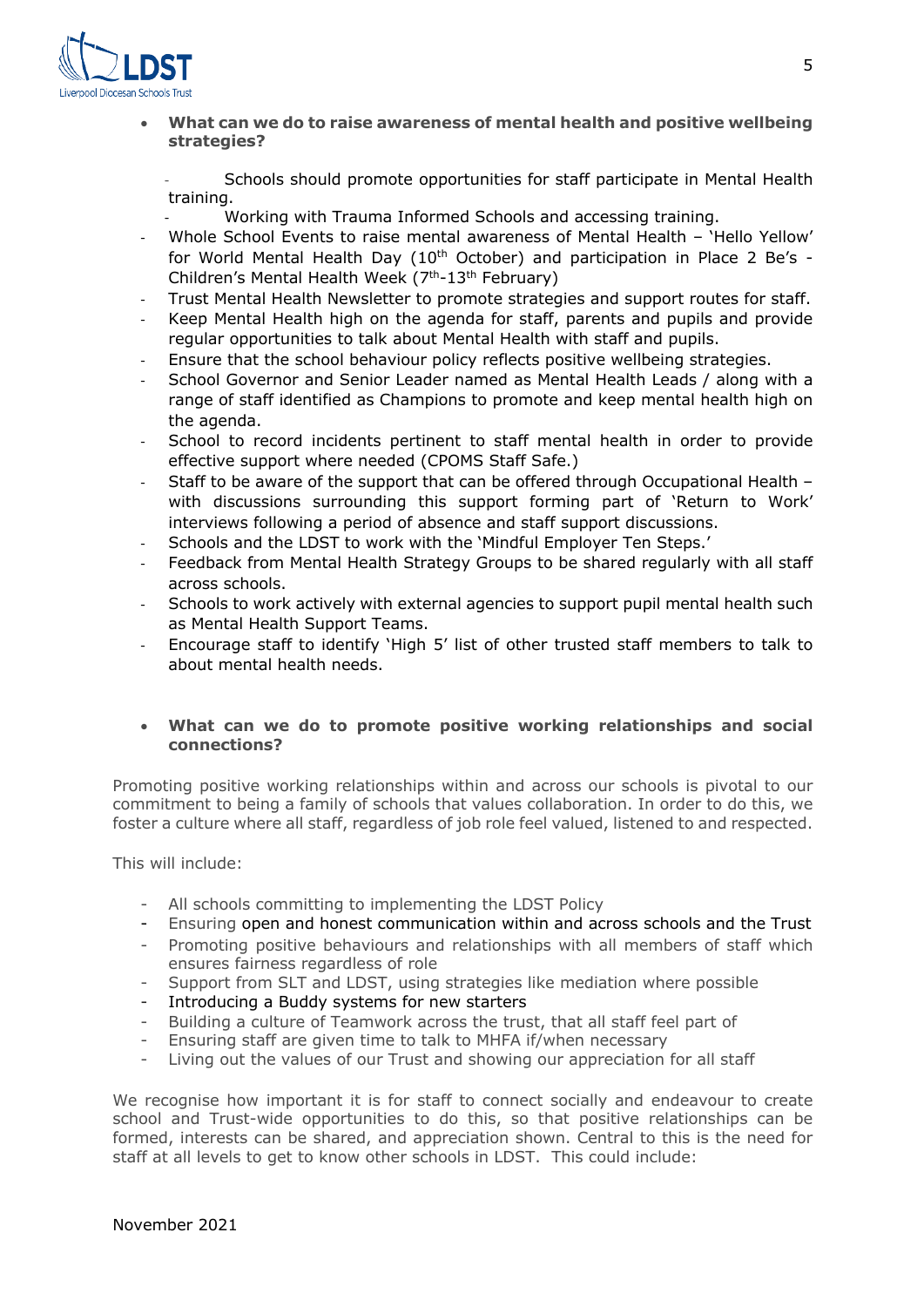

- Regular social events
- Team building activities
- Opportunities to participate in LDST sporting/exercise events to encourage a healthy lifestyle
- Employee appreciation and well-being days<br>- Celebrate successes Trust wide successes
- Celebrate successes Trust wide successes of individuals and schools through an annual LDST awards.
- Buddy systems to help new starters to gain confidence and develop new skills
- **What can we do to celebrate success?**

*Zephaniah 3:17: " The LORD your God in your midst, The Mighty One, will save; He will rejoice over you with gladness, He will quiet you with His love, He will rejoice over you with singing."*

- As a trust, value and celebrate the successes of our schools and colleagues through trust-wide and individual school-led initiatives.
- Acknowledge the importance of celebrating and sharing success across our trust to support our staff and promote positive mental health and wellbeing.
- Share successes across the trust through LDST subject leadership and management focus groups, social media posts and interactions and during visits and headteacher meetings with LDST leadership.
- As individual schools, we follow suggestions and feedback from our staff to implement initiatives and networks which are individually tailored to our staff. This may take the form of a good news display, a social media/network group, social events, etc. All staff will be given opportunities to make suggestions and give feedback on a regular basis.

# • **What can we do to ensure staff have access to quality Professional Development?**

*"Show me your ways, O Lord; teach me your paths. Guide me in your truth and teach me. Proverbs 25: 4-5*

- LDST has created a pathway of continuing professional development to enhance mental health and wellbeing, which can be accessed by schools to support career aspirations and develop staff knowledge
- Existing partnerships such as 'challenge partners' will be a model used to support mentoring across schools.
- LDST will seek to create a coaching model in line for all staff to access as appropriate

# • **Recruitment**

Supporting mental health starts with getting the right person for the job. If there's a mismatch between a new employee and our workplace and vision, it can lead to intense stress. As a Trust we will always be realistic about the role in interviews and be careful to select people on their skills and competencies, or realistic potential.

LDST makes it clear in adverts and interviews that the Trust values staff mental health, as this sends a signal that disclosure will not lead to discrimination. The following statement will be used routinely in our recruitment: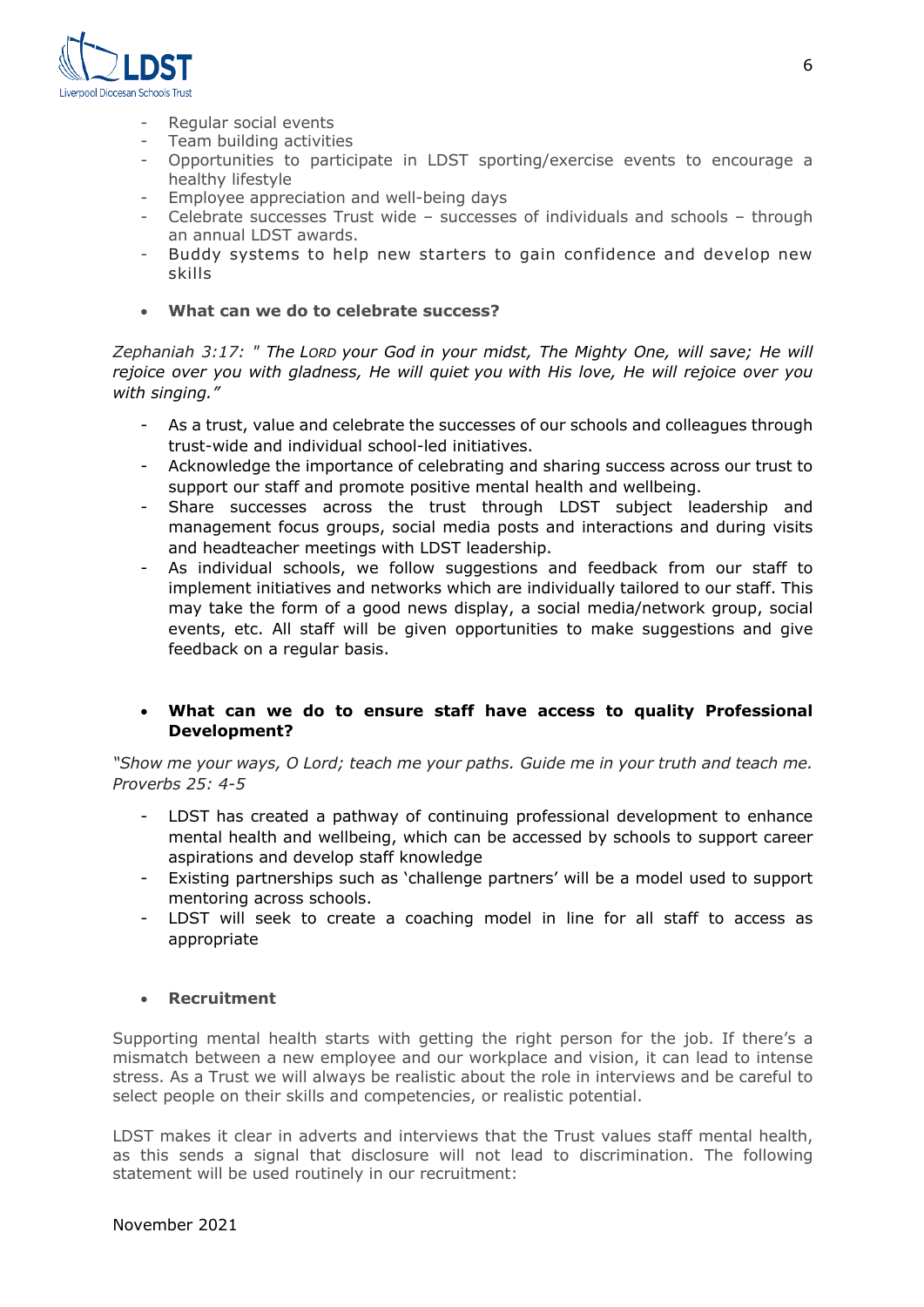

# '*As an employer we are committed to promoting and protecting the physical and mental health of all our staff.'*

We will state clearly that reasonable adjustments are available – for the interview and the job itself – so applicants understand why disclosure might be beneficial.

Someone applying for a job may be worried about sharing information about their mental health. They might be anxious their mental health problems will lead to them being rejected, or that the interviewer will view them in a negative light. Therefore, it is important that as a Trust, we provide a fair and unbiased recruitment process. We will ensure people can disclose confidentially and that any information about health or disability is kept separate from the application form, so the recruitment panel does not see it.

Recruitment decisions should always be based on whether candidates have the necessary qualifications and competence for the job, without making assumptions about health or disability. If there are concerns about whether health or disability will affect their ability to do the job, recruitment managers should assess these with the legal duty to make reasonable adjustments for disabled people.

Ensuring staff and managers have a good understanding of mental health, and the factors that affect workplace wellbeing, is essential for building a healthy, happy and productive workforce.

#### • **Responding to disclosure**

If a mental health disclosure is made by a member of staff, it is imperative that line managers have an early conversation about the person's needs. Managers should find a safe, quiet place to talk to the individual about their needs so that the right level of support can be arranged, including necessary adjustments.

Managers need to ensure they are seen as approachable and listen when staff ask for help. They should also be mindful of whether people would feel safe sharing their problem at work. Trained Mental Health First Aiders may be called upon if necessary to provide specific support.

#### • **Managing absences**

Sometimes an employee may be so unwell they need time off work to recover. How well this is managed is key in shaping how well and how quickly people can return to work and get back to feeling healthy and able to work again.

Effective return-to-work interviews can ensure mental health problems are identified at an early stage before they get worse. However, to be effective, managers must understand how to use them to build trust and engagement. Before the interview, managers must always tell people what they can expect in advance and make it clear that the return-towork interview is a supportive way to help them make a successful and lasting return to the workplace and address any on-going health needs.

Workplace adjustments for mental health are often quite small, simple, practical and costeffective changes. They could include anything from offering rooms for quiet work, to starting a buddy system. Often the change isn't physical, but about attitude, expectation, or communication.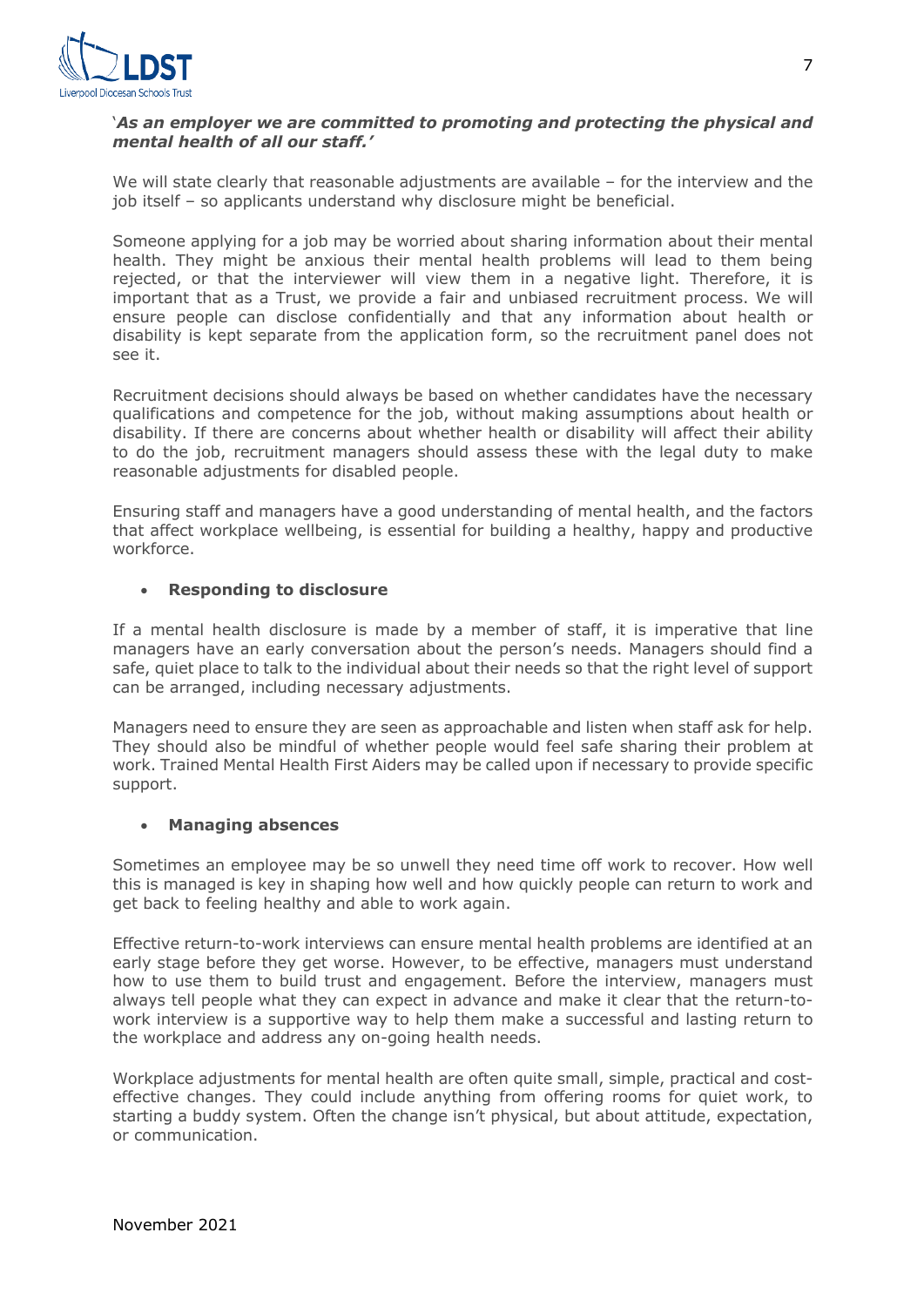

Employers have a legal duty to make reasonable adjustments one they are aware that something about work is causing a problem for someone with a disability.

## **Roles and Responsibilities**

Supporting activities that enable good mental health and wellbeing in the workplace is the responsibility of all employees. LDST encourages all employees to promote a positive working environment that aims to help them and their colleagues to feel included, supported and empowered to talk about mental health openly and without judgement. LDST will provide individuals with the support and training they need to fulfil these responsibilities, and to ensure that it remains culturally safe for staff to discuss, and debate, matters of wellbeing and mental health within the school or college

#### • **LDST as an Employer**

LDST has a duty to protect the health, safety, and welfare of their employees. This includes their mental health and taking reasonable steps to prevent work-related stress. This duty is detailed in a range of legislation, including but not limited to:

- The Health and Safety at Work etc Act 1974
- The Management of Health and Safety at Work Regulations 1999 (as amended)
- The Reporting of Injuries, Diseases and Dangerous Occurrences Regulations 2013 and
- The Control of Substances

## • **The Local Governing Body**

Governors have a critical role to play in influencing the overall culture of the organisation – including ensuring that this results in a supportive environment for staff. As set out in the 'Governance Handbook', this means ensuring clarity of vision, ethos, and strategic direction, to ensure that all can understand their roles and expectations.

#### • **Leaders and Managers**

Senior leaders play a critical role in shaping the culture of a Trust and a school and have delegated responsibility for fulfilling the employer's legal commitments on health, safety, and welfare. It is important to emphasise that senior leaders are also employees whose wellbeing and mental health is of paramount importance, and firmly within the scope of this policy. Each school is encouraged to nominate a Senior Leader to attend the DFE Senior Mental health Lead Training,

LDST expects all senior leaders and line managers within the Trust to:

- Manage staff in a manner which is not detrimental to mental health and which, at its best, can positively promote mental health and wellbeing.
- Lead by example by striving to achieve a healthy work life balance, for example, by regularly taking uninterrupted lunch breaks, refraining from sending workrelated emails out of hours, taking annual leave and resting after busy periods.

#### • **All employees**

Everyone at every level carries responsibility for their own self-care and personal decisionmaking, though that decision making can only ever make the best of the broader context. Individuals also have a clear responsibility to look out for the wellbeing of others. All LDST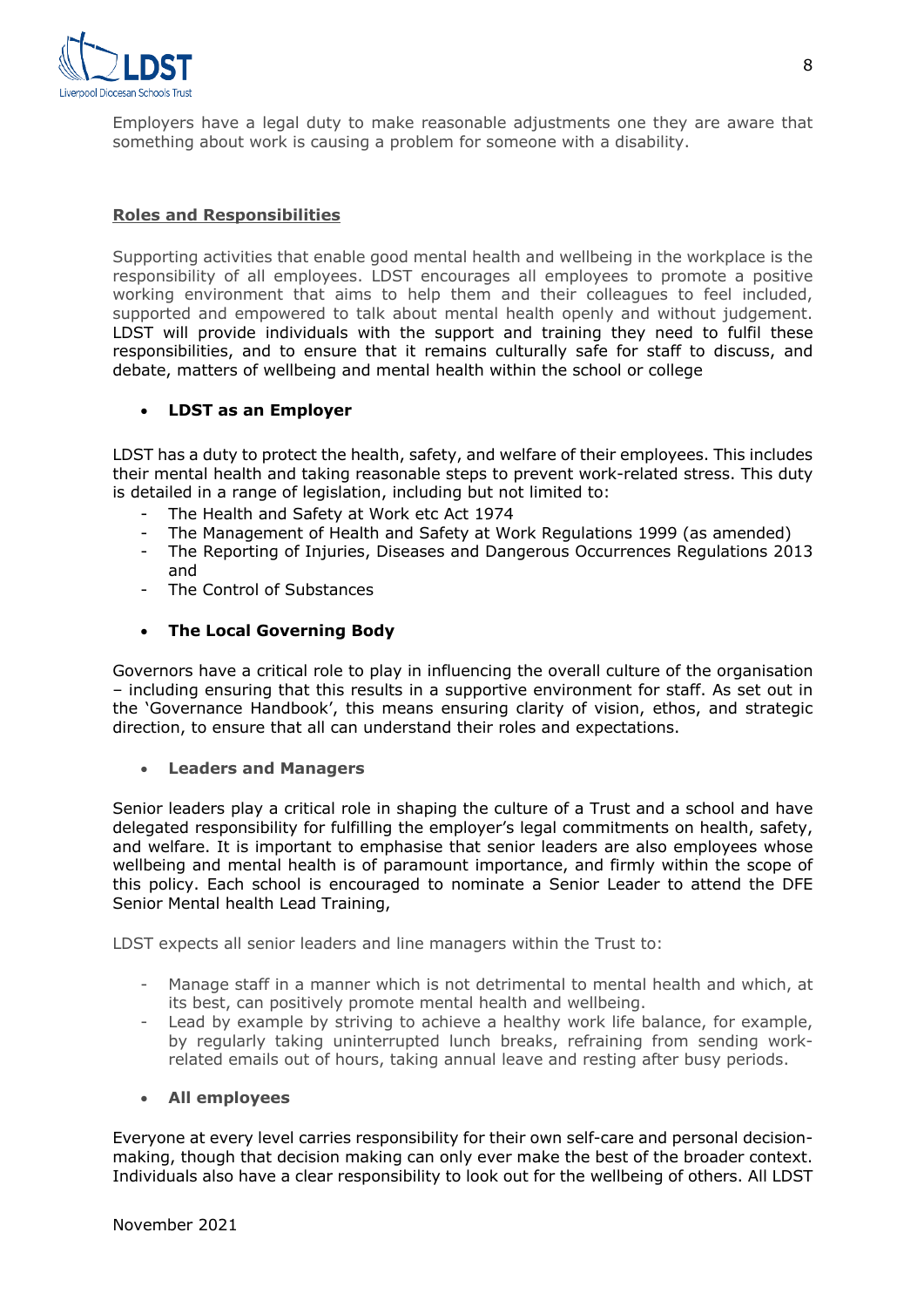

staff should play an active role in influencing their culture, including in challenging policies and practices that threaten their own or others' wellbeing.

LDST expects all employees

- To take positive steps to support their own well -being
- To access support when they need it and raise any concerns with their line manager.

# • **Mental Health First Aiders**

There are specially trained members of staff within our schools who are designated Mental

Health First Aiders (MHFAs). The role of the MHFAs is to:

- Approach, assess and assist members of staff in crisis or in need of support
- Listen and communicate non-judgmentally
- Give support and information
- Encourage appropriate professional help
- Encourage other support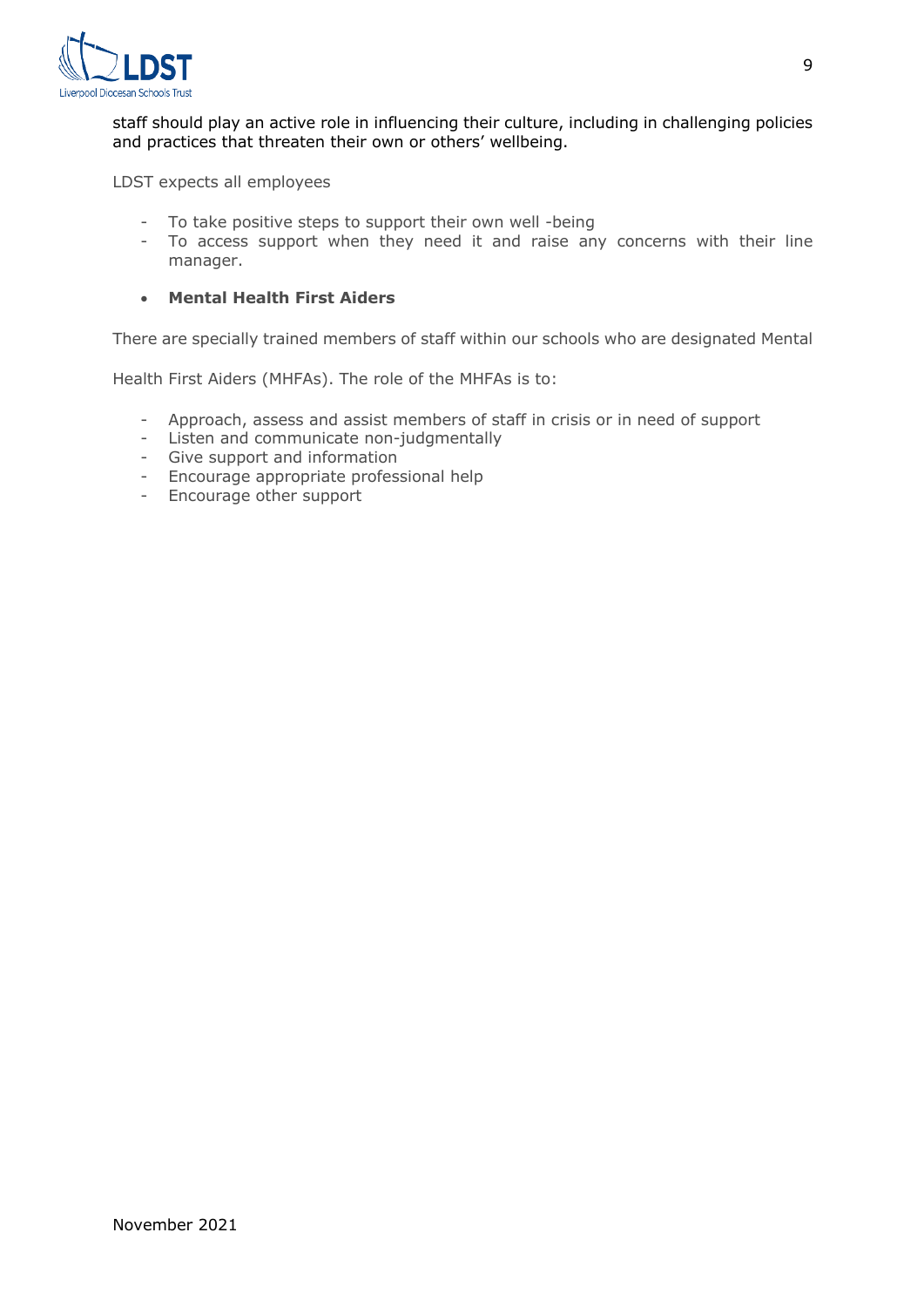

# **Appendix A**

| <b>Actions for LDST</b>                                                                                                                | <b>Actions for schools</b>                                                                                                                     |  |  |
|----------------------------------------------------------------------------------------------------------------------------------------|------------------------------------------------------------------------------------------------------------------------------------------------|--|--|
| Adopt and create own Mental health and Wellbeing Charter. https://www.gov.uk/guidance/education-staff-<br>wellbeing-charter            |                                                                                                                                                |  |  |
| CEO 1:1 meeting                                                                                                                        | Identify a Mental health leader and access the DFE training                                                                                    |  |  |
| -HTs termly                                                                                                                            |                                                                                                                                                |  |  |
| -pupils annually                                                                                                                       |                                                                                                                                                |  |  |
| -staff annually                                                                                                                        |                                                                                                                                                |  |  |
| Provide Coaching CPD to develop a team of LDST Coaches                                                                                 |                                                                                                                                                |  |  |
| Publish annual calendar with key dates                                                                                                 | Plan regular 1:1 meeting with staff members to discuss well-<br>being                                                                          |  |  |
| Annual staff survey                                                                                                                    | Publish school schedule with deadlines, expectations and tasks<br>clearly detailed Setting out a termly/annual meeting schedule                |  |  |
| Introduce a Pastoral network                                                                                                           | Annual well-being staff survey to include workload                                                                                             |  |  |
|                                                                                                                                        | Annual review of policy and practice addressing the seven<br>areas identified in the School reduction toolkit                                  |  |  |
| Include Mental Health and Well-Being and Workload on the termly LGB work plan/agenda                                                   |                                                                                                                                                |  |  |
| Ensure no email communication outside of working hours (unless urgent)                                                                 |                                                                                                                                                |  |  |
| Schools will endeavour to ensure meetings are kept to agreed timeframes                                                                |                                                                                                                                                |  |  |
| Add a statement onto email signature regarding WORKING HOURS                                                                           |                                                                                                                                                |  |  |
|                                                                                                                                        | My working hours may not be the same as yours. Please feel free not to respond to this email until it is                                       |  |  |
| convenient and meets with your work commitments.                                                                                       |                                                                                                                                                |  |  |
| Provide a HT mentor for new Heads and those new to LDST                                                                                | Plan cuppa and chat meetings for staff to socialise                                                                                            |  |  |
| Plan a termly LDST worship / staff meeting                                                                                             | Provide a buddy for new staff                                                                                                                  |  |  |
| LDST celebration page on the website $-$ shout out to<br>individuals                                                                   | Plan a termly staff meeting focused on well-being                                                                                              |  |  |
| Use website and social media to promote national events                                                                                | Encourage staff to book activities after work                                                                                                  |  |  |
| Hello Yellow etc; Children's mental health week - and                                                                                  |                                                                                                                                                |  |  |
| celebrate school involvement                                                                                                           |                                                                                                                                                |  |  |
| Termly Trust Mental Health Newsletter to promote<br>strategies and support routes for staff.                                           | Staffroom 'Shout-out' boards to celebrate individuals                                                                                          |  |  |
| Ensure all schools implement the LDST Policy                                                                                           | Implement the LDST Policy                                                                                                                      |  |  |
| Provide coaching and mediation training to leaders                                                                                     | Access to a MHFA in all schools through planned dedicated<br>time                                                                              |  |  |
| Continue to create Teams across the Trust                                                                                              | Opportunity to have days off in lieu if staff consecutively run<br>after-school clubs: e.g., half a day if running a weekly club for<br>a term |  |  |
| Regular letters to staff to show appreciation                                                                                          | Participate in National events - Hello Yellow etc; Children's<br>mental health week                                                            |  |  |
| Offer employee appreciation days                                                                                                       | Plan a regular collective worship well-being them                                                                                              |  |  |
| Annual LDST Awards evening to celebrate individual and                                                                                 | Include wellbeing in the Behaviour Policy - should this be a                                                                                   |  |  |
| school success                                                                                                                         | Trust policy?                                                                                                                                  |  |  |
| Promote LDST social /sports groups                                                                                                     | Identify a Mental health Governor                                                                                                              |  |  |
| Broker an effective Employee contract (SAS/Employee<br>Assist)                                                                         | <b>Identify Mental Health Champions</b>                                                                                                        |  |  |
| Promote the 5 stages to Mental Well Being                                                                                              |                                                                                                                                                |  |  |
|                                                                                                                                        | Ensure all staff know what policies and services there are to<br>support their well-being                                                      |  |  |
|                                                                                                                                        | Ensure Return to Work and Exit interviews are carried out to<br>address any barriers or concerns                                               |  |  |
| Ensure MHWB is on the EO agenda termly                                                                                                 | Ensure all staff know how to access support                                                                                                    |  |  |
| MHWB on HT Forum agenda termly and also on the DHT<br>agenda                                                                           |                                                                                                                                                |  |  |
| In recruitment, make it clear that we value staff mental health, The following statement will be used routinely in our<br>recruitment: |                                                                                                                                                |  |  |

'*As an employer we are committed to promoting and protecting the physical and mental health of all our staff'.*